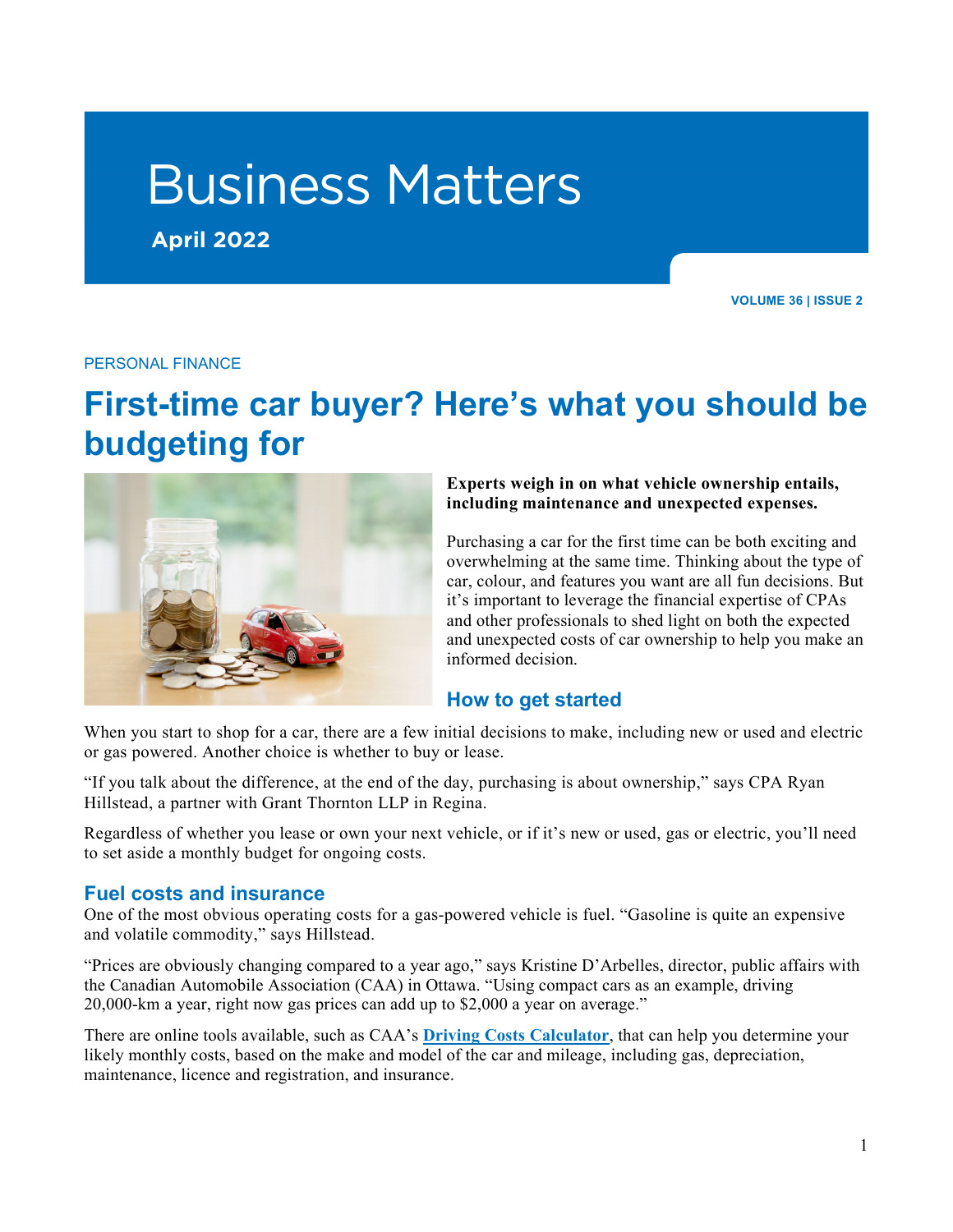Insurance is mandatory and can vary widely depending on the make and model of automobile and jurisdiction. Expect to pay at the very minimum \$1,200 a year. If leasing a car, there may be additional coverage requirements, says Hillstead. "For example, my normal insurance policy doesn't cover off certain things such as windshields. That might require a bit of extra insurance," he says.

Add to that licence and registration fees which average around \$120 a year.

### **Maintenance**

"Maintenance can be all over the place," says D'Arbelles. "The yearly average is about \$1,000 for a compact car for scheduled maintenance such as oil changes, filter replacements, tire changes and wipers."

Maintenance costs will be higher with a pre-owned vehicle, says David Robins, principal automotive analyst and head of Canadian Vehicle Valuations at Canadian Black Book in Mississauga. "With a used car, you are usually going to be higher up in the maintenance cycle, as some items, like brake pads and rotors, will be wearing out sooner and need replacement."

If you are leasing a car, some of the maintenance costs may be covered under the lease agreement and you can ask for clarity about that at the time of purchase. While that may be the case, mileage penalties for going over the allotted allowance can be heavy, cautions CPA Lloyd Monteith of Monteith Enterprises Limited in London, Ont.

Hillstead notes that, often monthly lease payments will be less than other financing plans. "It's a bit cheaper from a cash flow standpoint. But you don't get the equity at the end."

One thing to keep in mind with hybrid and electric vehicles (EVs) is that, while the sticker price may be higher, fuel and scheduled maintenance costs could be lower, given that they don't require gas or oil and filter changes. "Instead of spending \$2,000 a year on fuel, you're probably spending less than a couple of hundred [dollars] for the electric bill, depending on where you are charging your car," says D'Arbelles.

Hillstead says he paid about a five-per-cent premium for his hybrid vehicle. "Like any accountant, I did my calculations to find the break-even point. It ended up being about four years."

Depending on the province, there may also be **[government incentives](https://www.caa.ca/sustainability/electric-vehicles/government-incentives/)** that can mitigate the costs. Federal point of sale incentives for EVs, for example, range from \$2,500 to \$5,000.

Buyers of electric vehicles should consider an EV charging station for the home, says Robins. Depending on what **[level of charging station](https://www.plugndrive.ca/guide-ev-charging/)** you opt for, these run around \$1,500 on average, plus installation.

#### **Miscellaneous costs**

"The biggest cost in car ownership is actually depreciation," says Robins. He notes that the majority of depreciation takes place over the first five years of ownership.

"The next five years, the depreciation factor is far lower. That means the longer you can keep a car running on the road in good condition, the less you will end up spending."

Depending on your usage and location, parking fees can be anywhere from zero if you live in a rural community, to a few hundred dollars a month in urban environments where parking is at a premium.

Also, be sure to factor in seasonal tire changes as well as interest on money borrowed, if you financed your vehicle purchase.

# **Build in a buffer**

Regardless of what type of vehicle and payment option you go with, remember to do as much research as you can and ask lots of questions. And, most importantly, plan for the unexpected and leave a bit of a cushion in your monthly budget. It's the best way to ensure you drive happy.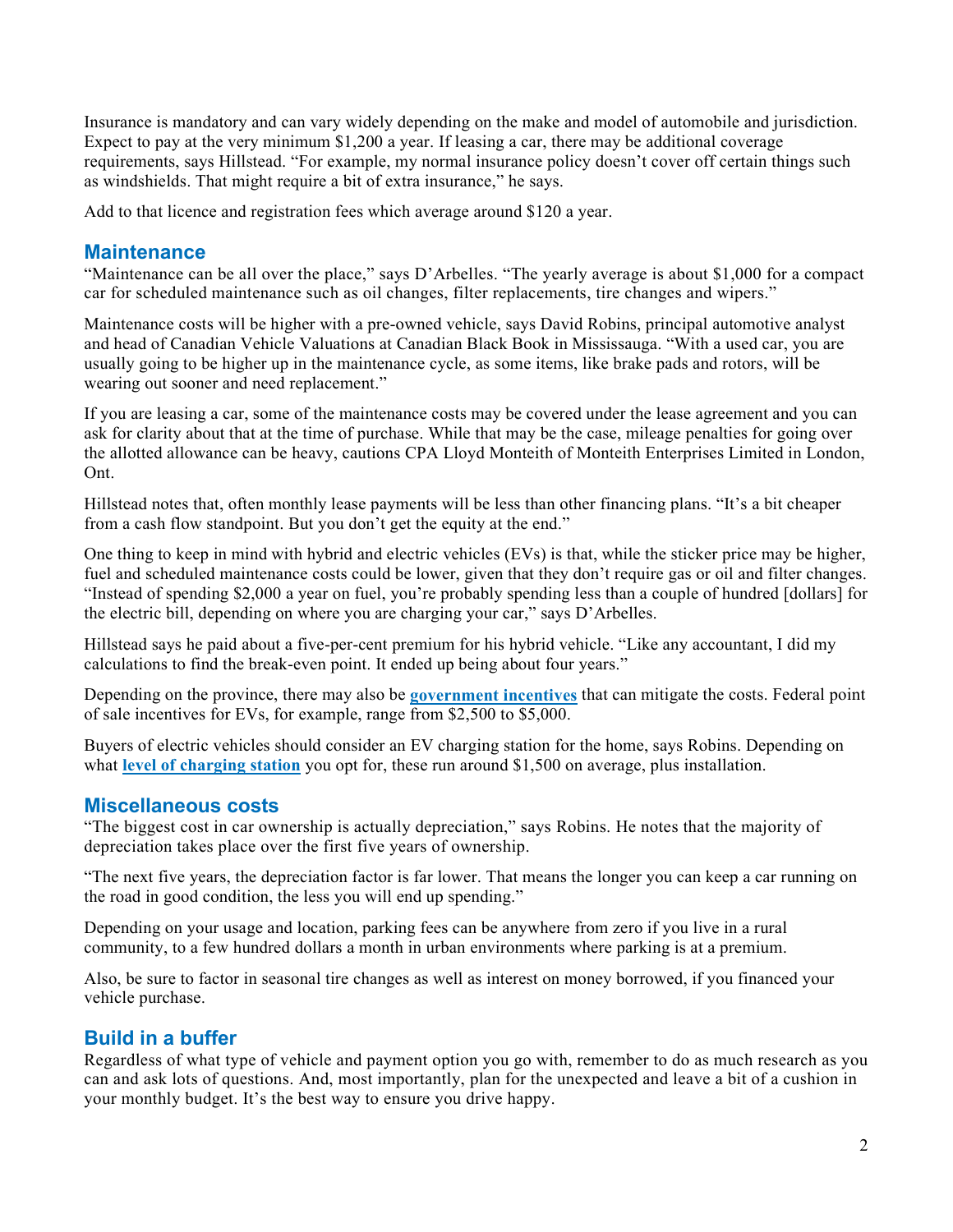# **Budget projections**

Looking for more budgeting tips? Read CPA Canada's helpful book, *[A Canadian's Guide to Money-Smart](https://www.chapters.indigo.ca/en-ca/books/a-canadians-guide-to-money/9781770865501-item.html)  [Living](https://www.chapters.indigo.ca/en-ca/books/a-canadians-guide-to-money/9781770865501-item.html)*.

### PERSONAL FINANCE

# **Turn those tough financial talks into united lifelong goals**



#### **CPAs weigh in on how to keep your finances aligned for the long-term as a couple.**

Talking about money with your partner can be difficult, no matter how often you do it. To make it easier, we spoke with CPAs for insights into how couples can make their financial conversations more impactful at different stages of their relationship.

### **Courtship: Find common ground**

When first broaching the topic of finances, tread lightly, recommend experts.

"Like any conversation, when you're getting to

know someone, take it gradually," says CPA Michael Deepwell, principal of Vancouver-based Lamp Financial Inc. "You may hit the tip of an iceberg at the beginning but, later, you can go deeper into the discussion."

What you first discuss, adds Stefanie Ricchio, founder of The Modern Accountant, will depend on your age and stage in life.

"In your 20s, you have the luxury of time and don't necessarily need to get into specifics," she says. "While, in your 30s, you can't wait a year or two to have defining-moment conversations to figure out if what you want financially is the same."

Regardless of age, couples should offload baggage, including habits and outlooks picked up through our upbringing and early spending behaviour. According to a **[2021 study](https://www.meridiancu.ca/good-sense/news/meridian-finds-most-canadians-have-money-hang-ups-from-childhood-that-still-affect-them-today)** by Meridian Credit Union Ltd., 55 per cent of Canadians agree that their childhood experiences with money still impact them today.

"It's things that we don't even know that are so ingrained in our financial expectations," says Deepwell. "Until we start seeing a different way, we don't know what's possible."

Once those details are divulged, broader financial and life goals can be shared.

"You need to figure out your game plan as a couple and that's more than just numbers," says Deepwell. "It's a mindset where you think of the possibilities, discuss your priorities and then make it a reality."

# **Long-term commitment: Prepare for the expected and unexpected**

As a relationship gets more serious, regular check-ins are necessary to keep goals aligned and make adjustments as you move through and plan for life's different stages, particularly retirement.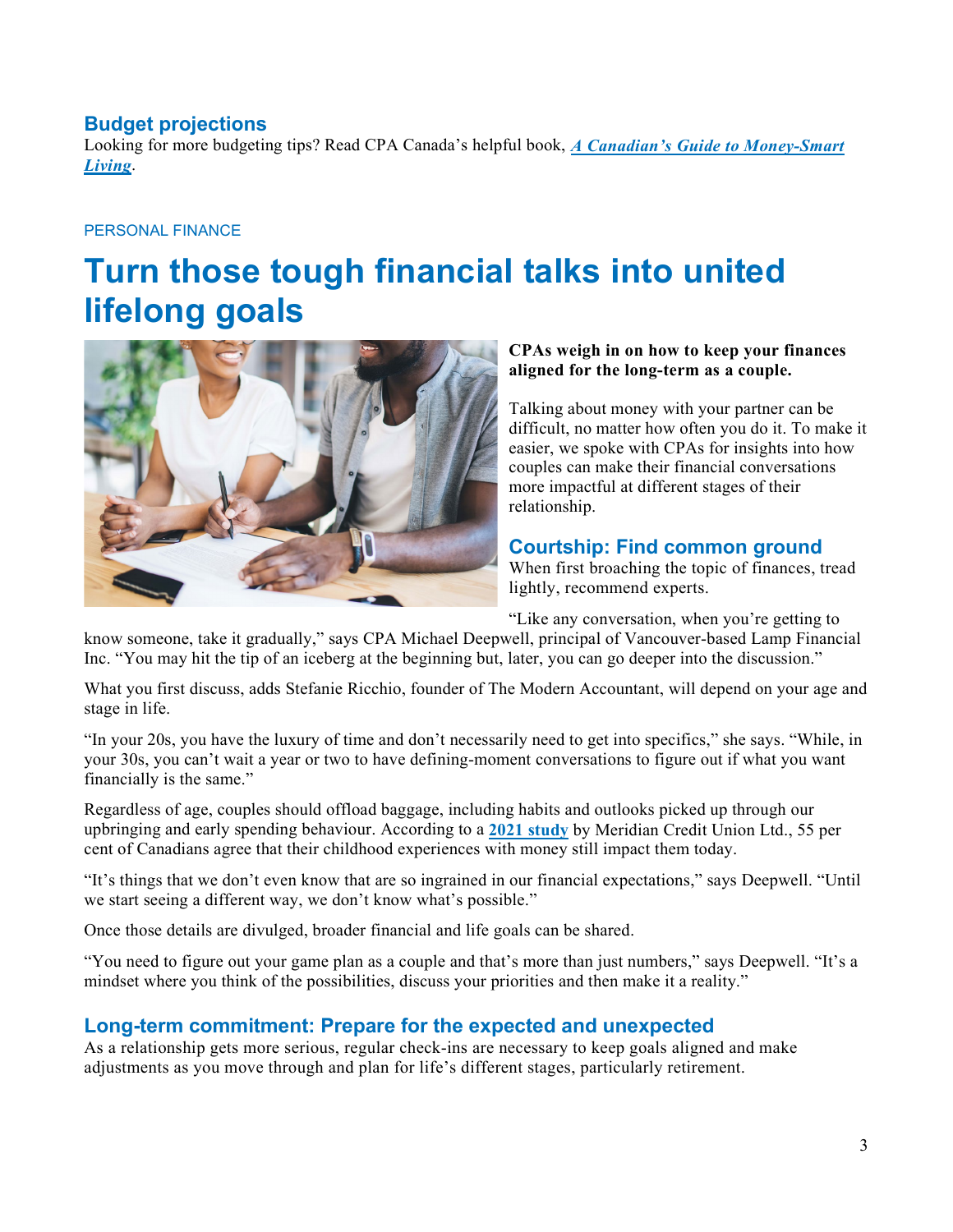Those check-ins help prepare you for big events. Planned events such as travel, marriage, buying property or childbirth are easier to plan for over the unexpected such as job loss, incapacity or death, all of which require quick reaction, while dealing with shock and despair.

• **Webinar: [Love and money: How to discuss money with your partner](https://www.cpacanada.ca/en/public-interest/financial-literacy/financial-literacy-resources/love-and-money)**

Deepwell recommends exploring "what if" scenarios to prepare as best as possible and ensure you're aligned. "This gets you thinking about what you would do if something does happen, so it's not as jarring and there is some foundation for making tough decisions."

Ricchio adds the need for both parties to be knowledgeable participants in the household finances. "Understanding your financial position together is paramount, particularly in times of stress when unexpected routes have to be taken," she says.

# **At any stage: Lay it out on the table**

The hallmark for any successful financial relationship is transparency. From the first conversation about money, both parties should be open to eventually sharing all aspects of their financial position including income, debt, assets and savings, and any aspirations for their financial future.

• **Podcast: [Mastering Money: Financial conversations with loved ones \(Season 5\)](https://www.cpacanada.ca/en/public-interest/financial-literacy/financial-literacy-resources/financial-literacy-podcast-mastering-money?sc_camp=1E46385623C84405A8642DC1D3F1A264)**

For the long-term, transparency involves all of that and much more, including whether you choose to fully integrate finances with shared accounts and credit cards, as well as discussing every financial decision you make, from purchases, to loans, to investments.

"It boils down to being open and honest, and finding equity," says Ricchio. "If both parties feel that the financial responsibilities are split equitably, it works. If not, it's an opportunity to come together and discuss how you can achieve a better balance."

# **Starting points**

Initiating a discussion about finances might feel awkward and uncomfortable, but it doesn't have to be. From CPA Canada's book, *[Love and money: Conversations to have before you get married](https://www.chapters.indigo.ca/en-ca/books/love-and-money-conversations-to/9781770865785-item.html?ikwid=love+and+money&ikwsec=Home&ikwidx=0#algoliaQueryId=4258a008795c011e516d133ef9c47fec)*, here are four suggestions for talking about money with your partner:

- 1. **Make space for a meaningful conversation:** Pick a time and place where you can both devote your full attention to the discussion – that means turning off distractions, like a cell phone – and choosing a time of day when you can fully concentrate.
- 2. **Act in a way you want your partner to act:** If you don't like to be interrupted while speaking, your partner probably feels the same way, so try to focus on listening to their whole idea before chiming in.
- 3. **Ask questions:** To make sure you understand your partner's views, ask open-ended and probing questions.
- 4. **Be willing to compromise:** This is the bedrock of every healthy relationship and is especially true when talking about shared finances.

# **Keep the dialogue going**

Pick up a copy of CPA Canada's *[Love and money: conversations to have before you get married](https://www.chapters.indigo.ca/en-ca/books/love-and-money-conversations-to/9781770865785-item.html?ikwid=love+and+money&ikwsec=Home&ikwidx=0#algoliaQueryId=4258a008795c011e516d133ef9c47fec)* for more financial insights. Plus, check out our webinar about *[building lifelong financial plans](https://www.cpacanada.ca/en/public-interest/financial-literacy/financial-literacy-resources/wellness-during-crisis-webinars/lifelong-financial-plan)*.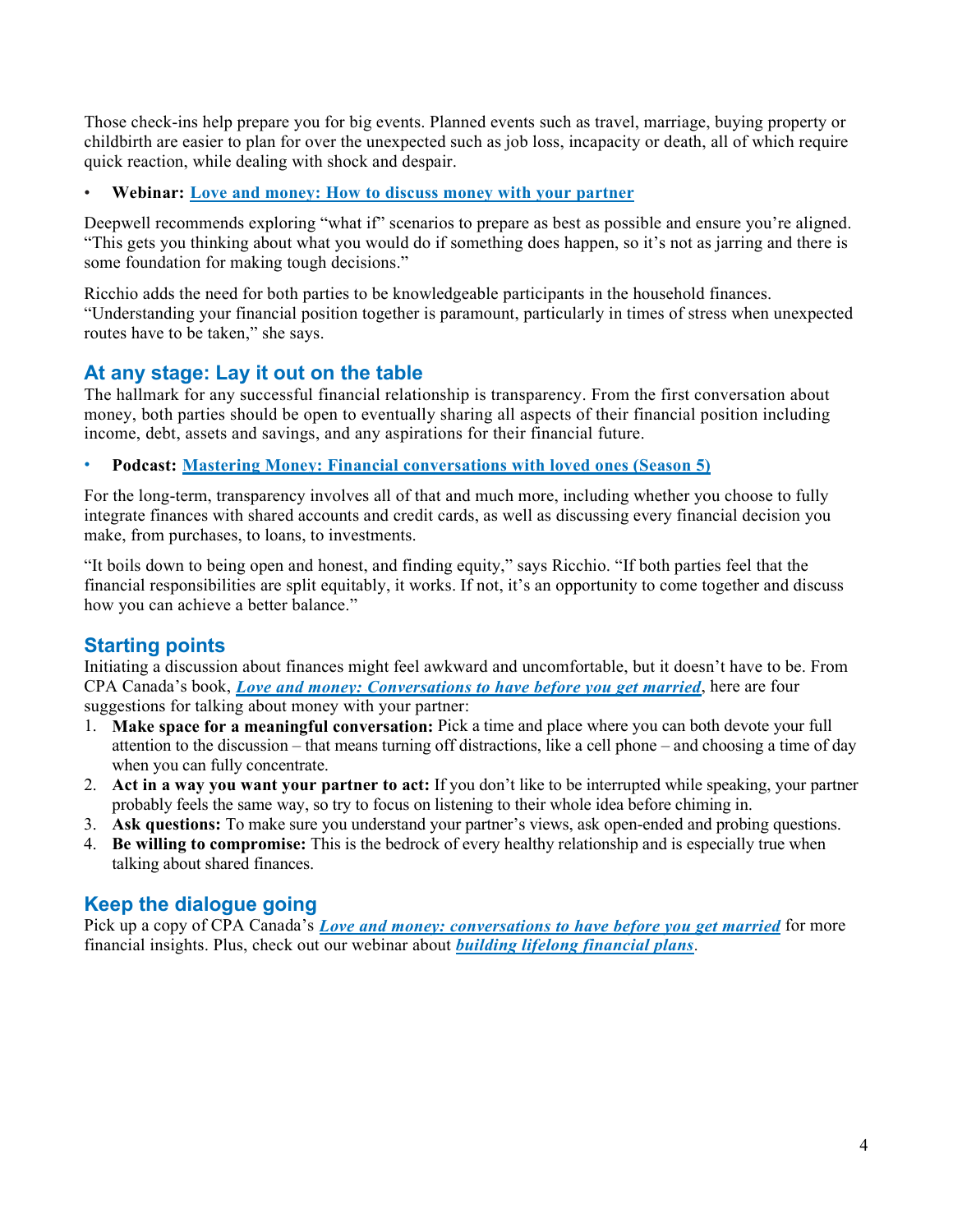TAX

# **How to make sure a charitable fundraiser is within tax rules**



#### **When raising money for a cause you care about, there's much to be done in advance of hosting the event.**

If you're planning a fundraising event where tax receipts will be given, there are many complexities to be aware of.

From the Canadian Revenue Agency's (CRA) perspective, for example, fundraising events, just like charitable status, must align with an intricate set of rules that the third-party fundraiser and the charity they work with must follow. Here's a breakdown of some of the key things to know before planning an event.

# **1. Work with the charity**

Firstly, as a **[third-party fundraiser](https://www.canada.ca/en/revenue-agency/services/charities-giving/charities/policies-guidance/policy-commentary-026-third-party-fundraisers.html)** organizer (which, for the purpose of this article, excludes informal fundraising efforts, such as crowdfunding and social media campaigns), you must reach out to the charity you want to support beforehand for consent to organize the event, says Toronto lawyer Mark Blumberg, partner with Blumberg Segal LLP. Then you work closely with them to ensure adherence to existing fundraising and donation policies, he adds. A written agreement should also be considered, suggests **[the CRA](https://www.canada.ca/en/revenue-agency/services/charities-giving/charities/policies-guidance/policy-commentary-026-third-party-fundraisers.html)**, with clear conditions outlining the fundraising arrangement.

"Third-party fundraising can be brilliant for charities because another person is doing most of the work," he says. "But organizers should talk to the charity beforehand, [to] understand their fundraising practices and the work and information required, so things are agreed upon ahead of time."

A charity must be registered with the CRA in order to provide donation tax receipts says CPA Stan Swartz, president of Toronto-based Infomoney Solutions Inc. **[Many non-profits](https://www.blumbergs.ca/non-profits-and-charities/)** in Canada are not registered charities (80,000 to 100,000 of them, in fact). To make sure the organization you plan to support is officially registered, visit the **[CRA's website to do a quick search](https://apps.cra-arc.gc.ca/ebci/hacc/srch/pub/dsplyBscSrch?request_locale=en)**.

# **2. Calculate the total advantage**

When issuing donation receipts, whatever guests receive at the fundraising event – be it food, beverages, green fees, cart rental, golf balls, door prizes and/or complimentary gifts – must be factored in. Referred to as an **[advantage](https://www.canada.ca/en/revenue-agency/services/charities-giving/charities/charities-giving-glossary.html#advantage)**, this means that the amount donated, less the total value of what is received, will be the amount on a receipt issued to participants. Door prizes are valued at their retail value, totalled up and then prorated based on the number of event tickets sold (as opposed to being treated as an advantage only to those who won a prize). Other advantages are based on the **[value of what was actually received](https://www.canada.ca/en/revenue-agency/services/charities-giving/charities/operating-a-registered-charity/issuing-receipts/determining-fair-market-value-gifts-kind-non-cash-gifts.html)** by each participant, as outlined by **[the CRA](https://www.canada.ca/en/revenue-agency/services/charities-giving/charities/operating-a-registered-charity/issuing-receipts/fundraising-events-issuing-receipts.html)**.

**[Rules for raffles](https://www.canada.ca/en/revenue-agency/services/charities-giving/charities/operating-a-registered-charity/issuing-receipts/fundraising-events-issuing-receipts.html) are dependent** upon how the fundraiser is organized. If included in the event fee, then raffled off prizes are treated similarly to door prizes and their value must be taken into account when issuing receipts. However, if a raffle is conducted separately, by selling raffle tickets at the event for example, it is treated like a lottery. According to the CRA, the purchase of a lottery ticket is not a gift. Therefore, the cost of the raffle tickets is not a donation for the ticket purchaser and subsequent prizes do not have to be considered when calculating the advantage for event participants.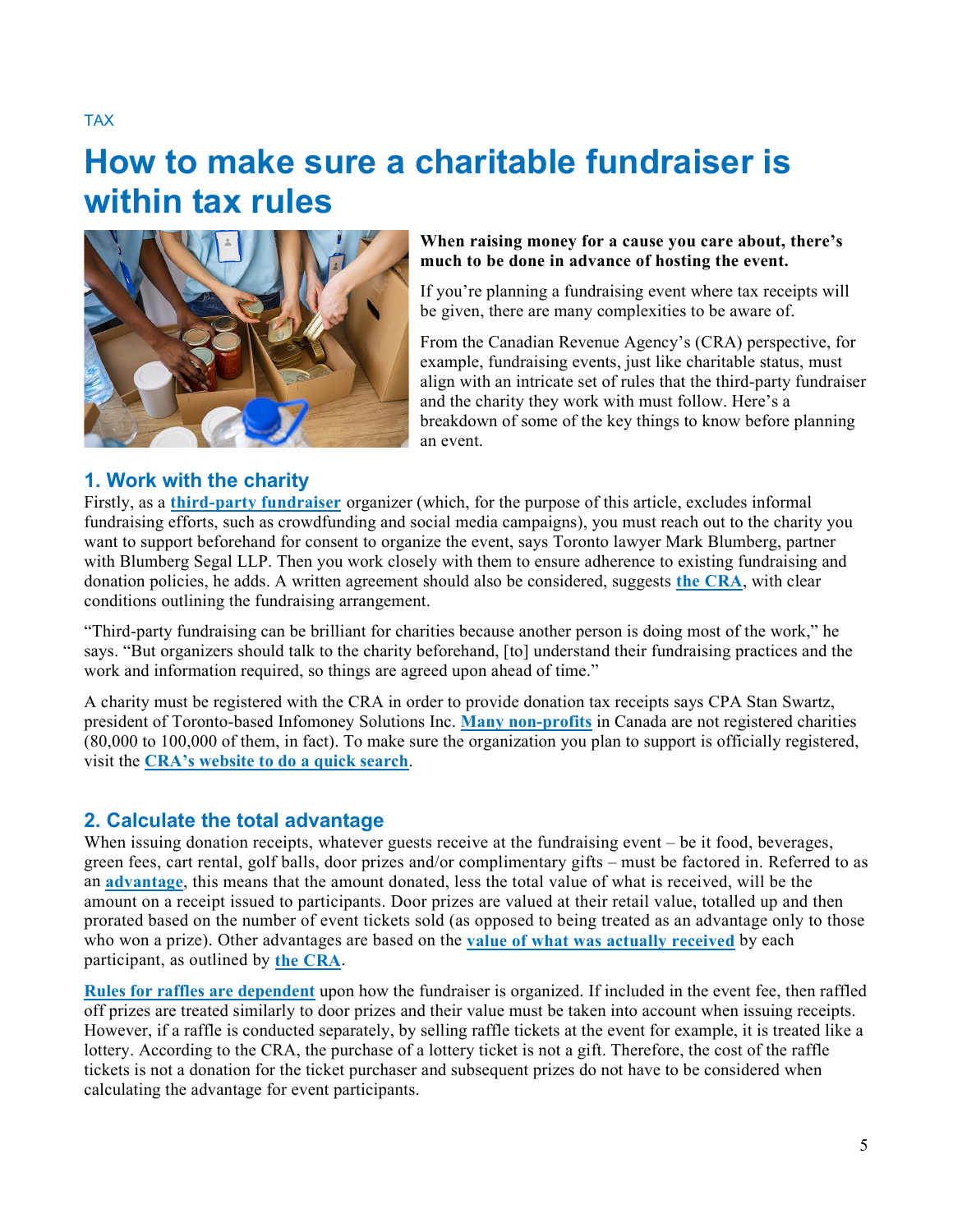Fortunately, there is a *de minimis* rule that applies, meaning the total of all advantages received are considered to have a "nominal value." Under the rules, this means the total advantage is not more than \$75 or 10 per cent of the fair market value (FMV) of the gift, whichever is less. In such a case, the charity is absolved from having to subtract these advantages when issuing receipts, according to the CRA.

Keep in mind, Blumberg says, that, if the advantage a donor receives is **[more than 80 per cent](https://www.canada.ca/en/revenue-agency/services/charities-giving/charities/operating-a-registered-charity/issuing-receipts/determining-fair-market-value-gifts-kind-non-cash-gifts.html)** of the value of their donation, they are not eligible for a receipt.

"It's a very organized system and there is particular information a charity needs to work it all out," he says.

# **3. Treat non-cash gifts appropriately**

In the case of donated property or non-cash gifts, such as those sold during an auction, a receipt can be provided to the donor of the item equal to its FMV. The winning bidder can also be issued a receipt, equal to the amount paid for the item less the FMV of the item, subject to the advantage rule.

The FMV, Swartz says, can be tricky to determine for certain items, such as artwork, which would need to be appraised by a qualified individual to determine the most accurate FMV. Other items, such as a TV for example, are easier to value by simply sourcing the retail cost.

As mentioned, the advantage rule applies to an auction as well. Consequently, a donation receipt for an auctioned item is only issuable to the bidder if the winning bid amount paid exceeds **[80 per cent](https://www.canada.ca/en/revenue-agency/services/charities-giving/charities/operating-a-registered-charity/issuing-receipts/determining-fair-market-value-gifts-kind-non-cash-gifts.html)** of the value of that item, adds CPA Michael Espinoza, senior manager, national tax office, Grant Thornton LLP.

"You can think of it as a minimum threshold to determine whether the bidder actually intended on making a donation," he says.

Lastly, donated services – including time, skills or efforts contributed free of charge to help organize a fundraising event, for example – do not qualify for receipts, as they're not considered "property" **[by the CRA's](https://www.canada.ca/en/revenue-agency/services/charities-giving/charities/policies-guidance/policy-commentary-017-gifts-services.html)  [gifts of services policy](https://www.canada.ca/en/revenue-agency/services/charities-giving/charities/policies-guidance/policy-commentary-017-gifts-services.html)**. However, if an individual provides a service, the service is paid for by the charity and then that same individual returns the payment as a gift, a receipt can be issued since two distinct transactions have taken place.

# **4. Bottom line, follow the rules**

Whether receipts are issued for a virtual or in-person event you are organizing – be it a dinner, golf tournament or auction – remember that only the charity (not you, as the organizer) can issue them, Espinoza reminds us.

"Ensuring accurate receipting of gifts is always important for charities as inaccurate or fraudulent receipting could result in revocation of charitable status," he says.

While this article provides an overview of the rules to be followed, make sure you cover all your bases by using the **[CRA's website for reference.](https://www.canada.ca/en/revenue-agency/services/charities-giving/charities/policies-guidance/policy-commentary-026-third-party-fundraisers.html)**

"Whatever you do, do it within the tax rules available, ask the right questions and stay aligned with the examples on the CRA site," says Swartz.

# **Go with a pro**

This article includes a general summary of detailed tax rules. Need specific tax advice? Hire a Chartered Professional Accountant (CPA) and get the best working for you.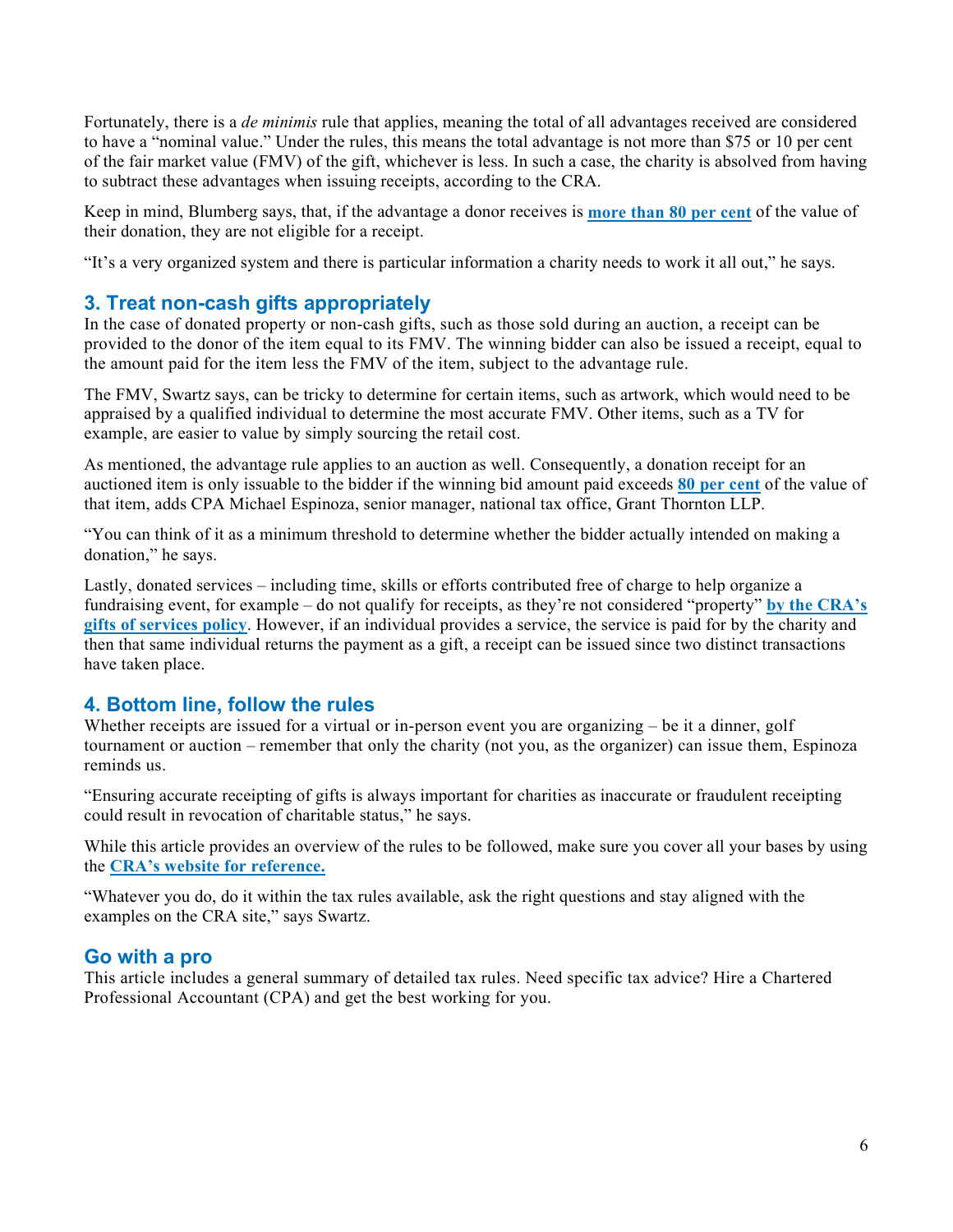TAX

# **Self-employed? Talk to a CPA long before filing your taxes**



#### **Don't wait until tax time to begin readying information.**

Tax time can be tricky for almost anyone, but this can be especially true for those who work for themselves. Turning to a CPA when filing – or better yet, in the months before – can help reduce the inevitable headache and possibly the amount of money owed in late fees or missed deductions through several well-prepared steps.

# **1. Streamlining the approach**

CPA Bob Gore, founder of Robert Gore & Associates Chartered Professional Accountants, says a common

error is the "ready, aim, fire" approach that some people take with their business. "The most significant problem," he says, "is what I would call organization and structure, where people jump right out of the gate and assume they need to **[organize their business](https://www.bdo.ca/BDO/media/Misc-Documents/Self-Employment-Is-it-for-you.pdf)** in a particular way."

To start, Gore recommends connecting with a CPA who can direct you to the required forms for self-employed business income, such as the **T2125,** *[Statement of Business or Professional Activities](https://www.canada.ca/en/revenue-agency/services/forms-publications/forms/t2125.html)*. In turn, the owner will need to provide their CPA with a better understanding of their actual business. Doing so allows their accountant to better advise them on tracking expenses, whether to register for a GST or HST account – as well as assist with your registration, if possible, and more.

# **2. Setting aside money for tax payment**

For those moving from being a salaried employee to self-employed, saving for quarterly tax payments can be overlooked (after being accustomed to having automatic EI and CPP deductions).

After the first year, "If you owe more than \$3,000 in income tax, the CRA wants you to make quarterly **[instalments](https://www.canada.ca/en/revenue-agency/services/payments-cra/individual-payments/income-tax-instalments.html)**," says FCPA Colleen Gibb, co-founder of accounting firm Gibb-Widdis, noting this can create a cash-flow challenge.

When collecting GST/HST from clients, Gore reminds that this money must be set aside since it has to **[be paid](https://www.canada.ca/en/revenue-agency/services/tax/businesses/topics/gst-hst-businesses/pay-when.html)  [to the CRA.](https://www.canada.ca/en/revenue-agency/services/tax/businesses/topics/gst-hst-businesses/pay-when.html)** 

Accountants, she says, can help prepare a budget and ensure enough is set aside to avoid cash-flow challenges. "I find most people can cope very well if they know what they're going to owe."

It is important that your tax return is filed on time and tax payments are not late to ensure **[interest and](https://www.canada.ca/en/revenue-agency/services/tax/individuals/topics/about-your-tax-return/interest-penalties/late-filing-penalty.html)  [penalties](https://www.canada.ca/en/revenue-agency/services/tax/individuals/topics/about-your-tax-return/interest-penalties/late-filing-penalty.html)** do not arise.

# **3. Getting a GST or HST account**

When you're self-employed, you may not need a **[business number](https://www.canada.ca/en/revenue-agency/services/tax/businesses/topics/gst-hst-businesses/account-register.html)** – at least not to start. If you do need a business number, you'll need to determine if you need to register for programs such as GST or HST. Across Canada, a **[GST or HST number](https://www.canada.ca/en/revenue-agency/services/tax/businesses/topics/gst-hst-businesses/when-register-charge.html)** is only required once a business makes \$30,000 annually. Below that threshold, registration is not compulsory.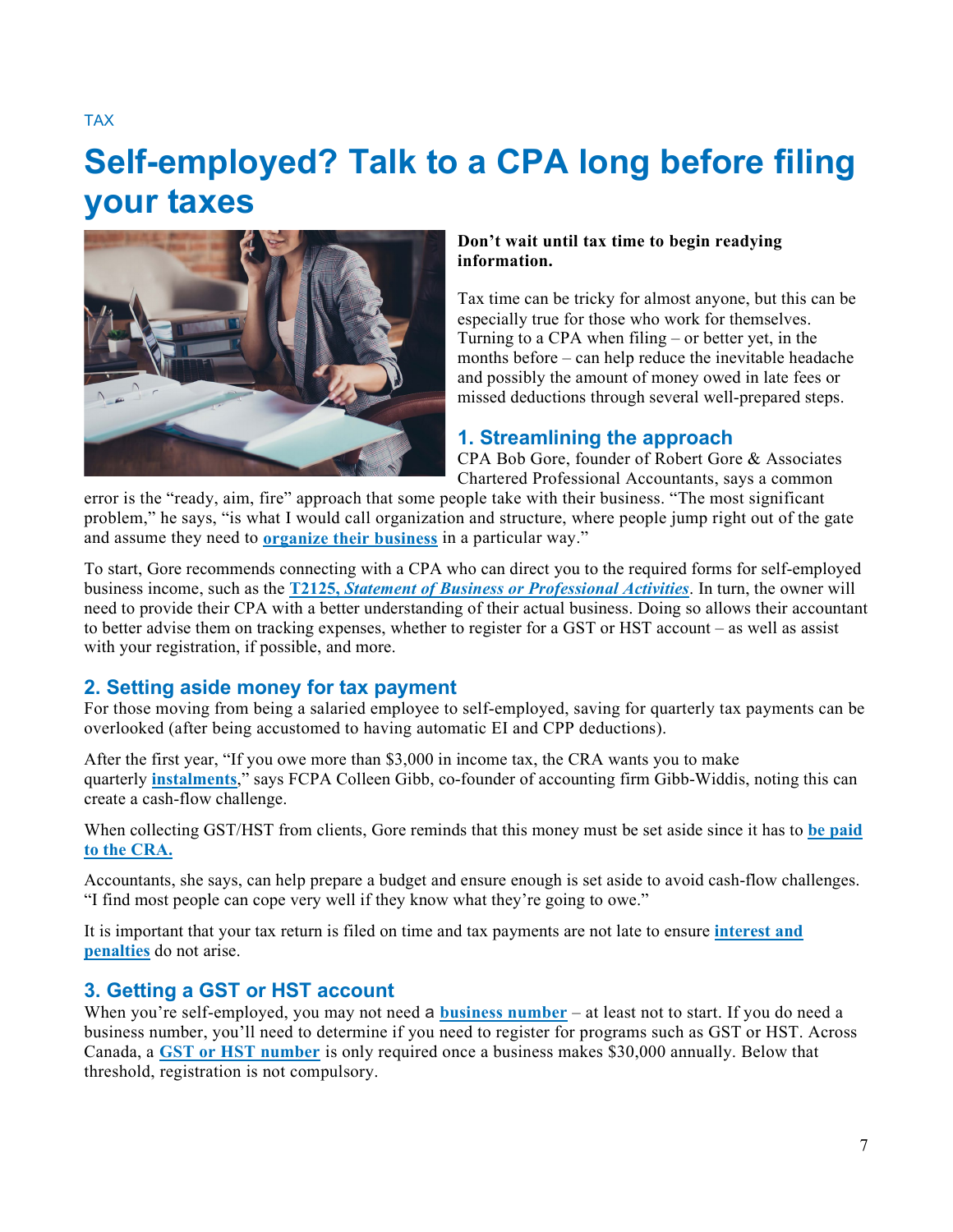However, Gore says that missing the opportunity to register is a common error because "the HST they're paying on their expenses is just a cost rather than a potentially recoverable item," such as through **[input tax](https://www.canada.ca/en/revenue-agency/services/tax/businesses/topics/gst-hst-businesses/complete-file-input-tax-credit.html)  [credits](https://www.canada.ca/en/revenue-agency/services/tax/businesses/topics/gst-hst-businesses/complete-file-input-tax-credit.html)**, he says. To avoid this, an accountant can review a self-employed person's business and advise on the need to obtain a business number and register for GST/HST, as well as how to set that up.

# **4. Tracking expenditures**

Remembering to record expenses in real time can be tricky for many people.

"The biggest key is making sure that you can account for all the transactions on your bank statement or credit card and have all the invoices," says FCPA Bruce Ball, vice-president of taxation at CPA Canada.

Acquiring this habit will simplify tax preparation and alleviate the painstaking attempt to recover each business purchase made throughout the year.

Keeping business expenses separate from personal finances is another step to streamline records.

"Use a separate bank account for the business and designate one charge card for it," says Gibb. "If you are audited, the CRA will only look at that bank account and those credit card statements."

# **5. Understanding claimable expenses**

While creating a system to track expenses is important, understanding which expenses can be claimed is also key for businesses.

Here, a CPA can help convert pre-existing life expenses – such as **[home office](https://www.cpacanada.ca/en/business-and-accounting-resources/taxation/blog/2021/january/employee-home-office-expenses-2020)** and vehicle expenses – to business expenses to maximize the claimable amount. Gore says this can be recorded in a basic Excel spreadsheet or through software such as Quicken Home and Business, depending on the individual's comfort level.

"The critical thing is to get yourself organized and be aware that you need to keep track of it all for purposes of being able to claim costs for business rather than personal spending," he says.

Of all claimable costs, entertainment fees have the most restrictions. "Only 50 per cent of those expenses are deductible," says Gibb.

She advises that people write down who they dined with on the back of the receipt and file that away, as the CRA will not accept a credit card statement for this claim.

# **Benefits exceed the costs**

While some people may be hesitant to ask for guidance long before tax season, the benefits cannot be overlooked.

"Even spending an hour talking to a CPA will pay dividends," says Gibb. "Now you'll know what to expect, what to set aside when the things are due and what to watch for."